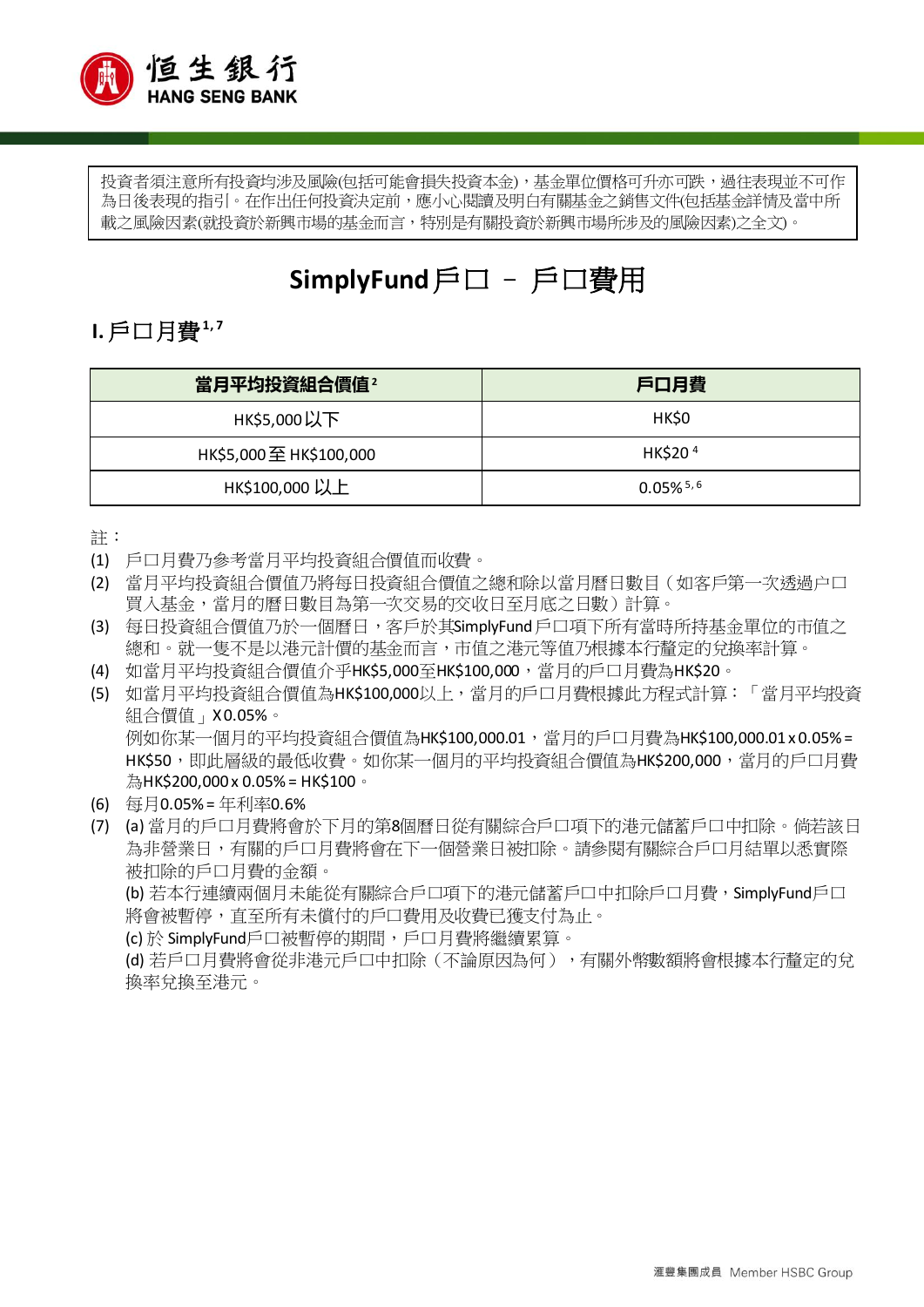

### **II.**戶口行政費

| 轉出帳戶的戶口行政費1 | 於本行收到轉出帳戶指示之日,將轉出帳戶的基金單位當時的市值的 |
|-------------|--------------------------------|
|             | 1.5%                           |
| 銷戶的戶口行政費 2  | <b>HK\$0</b>                   |

註:

- (1) 於本行收到轉出帳戶指示時相等於該費用之金額將會從有關綜合戶口項下的港元儲蓄戶口中被 凍結,及將於成功執行轉出帳戶指示時被扣除。就不是以港元計價的基金而言當時市值之港元 等值乃根據本行釐定的兌換率計算。
- (2) 任何並未收取的累計戶口月費(截至及包括銷戶當日),將於成功執行銷戶指示時從有關綜合 戶口項下的港元儲蓄戶口中扣除。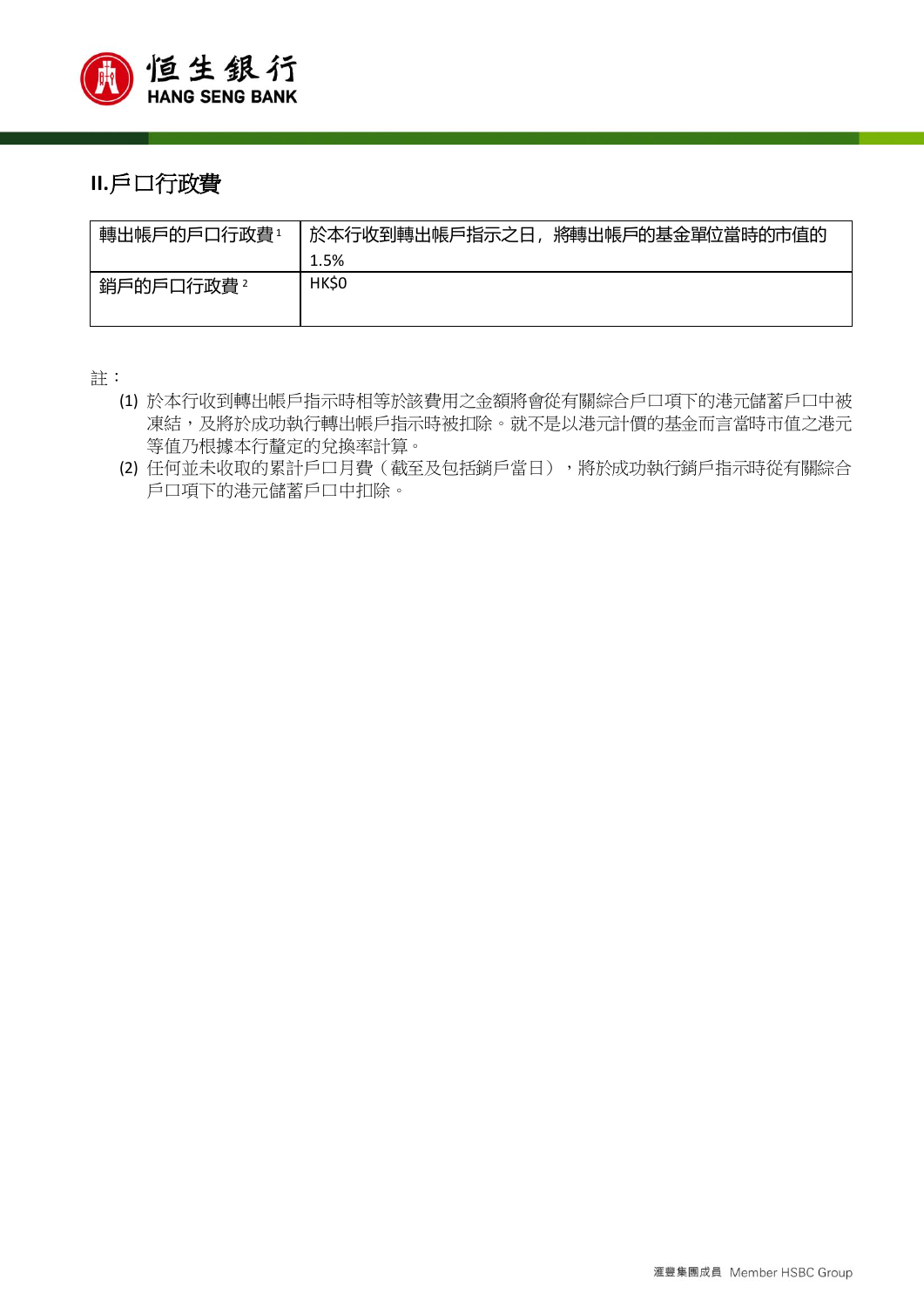

# **SimplyFund**戶口– 基金投資服務

| 收費項目    | 收費           |
|---------|--------------|
| 認購費1    | 豁免           |
| 管理費(每年) | 請參閱有關基金之銷售文件 |
| 贖回費2    | 請參閱有關基金之銷售文件 |

註:

- (1) 客戶須注意,雖然客戶毋須支付認購費及轉換手續費,客戶或須就基金轉換支付由有關基金公司 收取的贖回費及/或其他費用(如有)。此外,本行會收取戶口月費及(於某些情況下)戶口行政 費。
- (2) 贖回費以所贖回單位之贖回金額計算。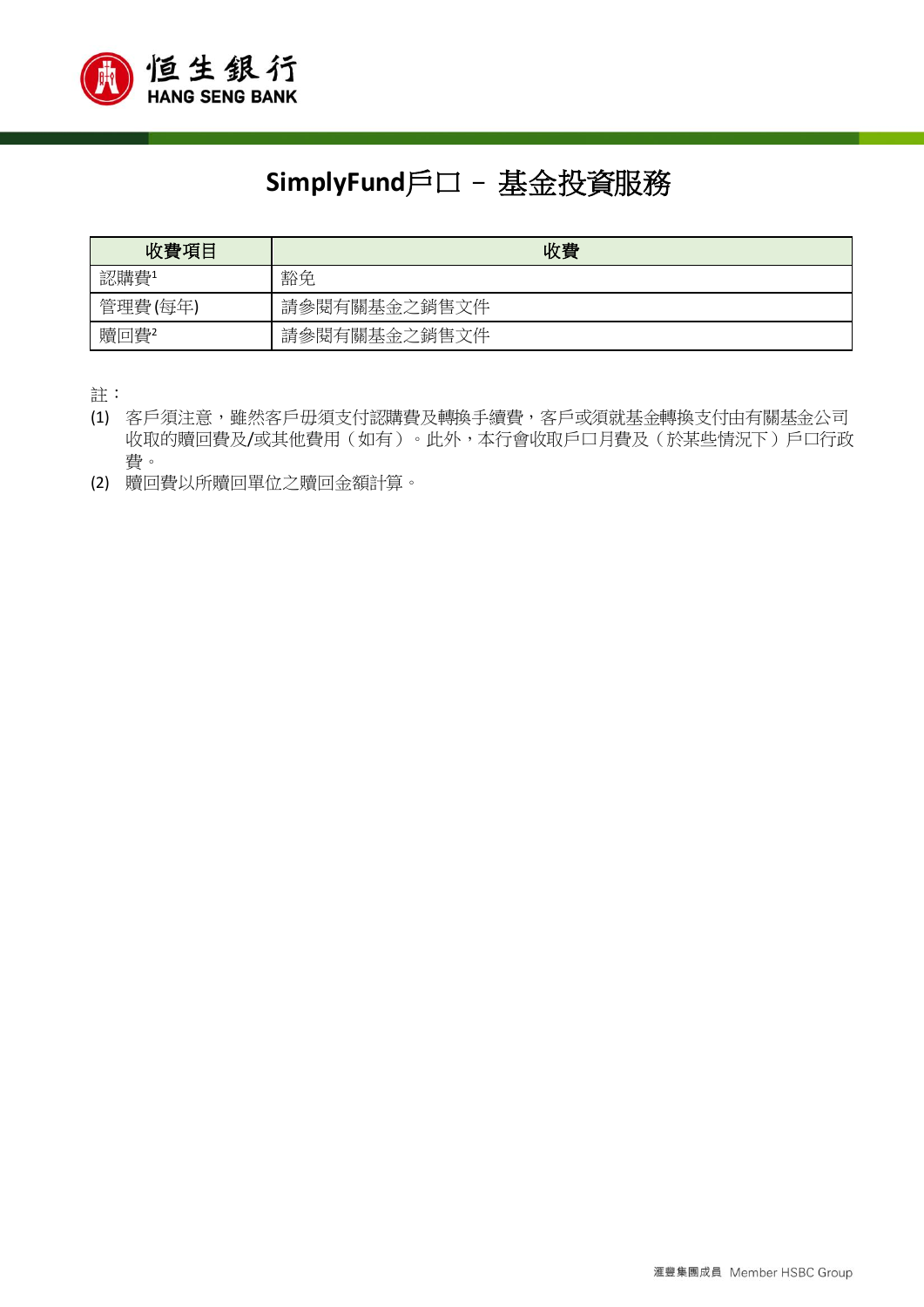

投资者须注意所有投资均涉及风险(包括可能会损失投资本金),基金单位价格可升亦可跌,过往表现并不可作 为日后表现的指引。在作出任何投资决定前,应小心阅读及明白有关基金之销售文件(包括基金详情及当中所 载之风险因素(就投资于新兴市场的基金而言,特别是有关投资于新兴市场所涉及的风险因素)之全文)。

# **SimplyFund** 户口 – 户口费用

1. 户口月费<sup>1,7</sup>

| 当月平均投资组合价值 <sup>2</sup> | 户口月费                    |
|-------------------------|-------------------------|
| нк\$5,000以下             | HK\$0                   |
| HK\$5,000至 HK\$100,000  | HK\$20 <sup>4</sup>     |
| нк\$100,000以上           | $0.05\%$ <sup>5,6</sup> |

注:

- (1) 户口月费乃参考当月平均投资组合价值而收费。
- (2) 当月平均投资组合价值乃将每日投资组合价值之总和除以当月历日数目(如客户第一次透过户口 买入基金,当月的历日数目为第一次交易的交收日至月底之日数)计算。
- (3) 每日投资组合价值乃于一个历日,客户于其SimplyFund 户口项下所有当时所持基金单位的市值之 总和。就一只不是以港元计价的基金而言,市值之港元等值乃根据本行厘定的兑换率计算。
- (4) 如当月平均投资组合价值介乎HK\$5,000至HK\$100,000,当月的户口月费为HK\$20。
- (5) 如当月平均投资组合价值为HK\$100,000以上,当月的户口月费根据此方程式计算:「当月平均投资 组合价值」X 0.05%。 例如你某一个月的平均投资组合价值为HK\$100,000.01,当月的户口月费为HK\$100,000.01 x 0.05% = HK\$50, 即此层级的最低收费。如你某一个月的平均投资组合价值为HK\$200,000, 当月的户口月费  $H$ HK\$200,000 x 0.05% = HK\$100.
- (6) 每月0.05% = 年利率0.6%
- (7) (a) 当月的户口月费将会于下月的第8个历日从有关综合户口项下的港元储蓄户口中扣除。倘若该日 为非营业日,有关的户口月费将会在下一个营业日被扣除。请参阅有关综合户口月结单以悉实际 被扣除的户口月费的金额。

(b) 若本行连续两个月未能从有关综合户口项下的港元储蓄户口中扣除户口月费,SimplyFund户口 将会被暂停,直至所有未偿付的户口费用及收费已获支付为止。

(c) 于 SimplyFund户口被暂停的期间,户口月费将继续累算。

(d) 若户口月费将会从非港元户口中扣除(不论原因为何),有关外币数额将会根据本行厘定的兑 换率兑换至港元。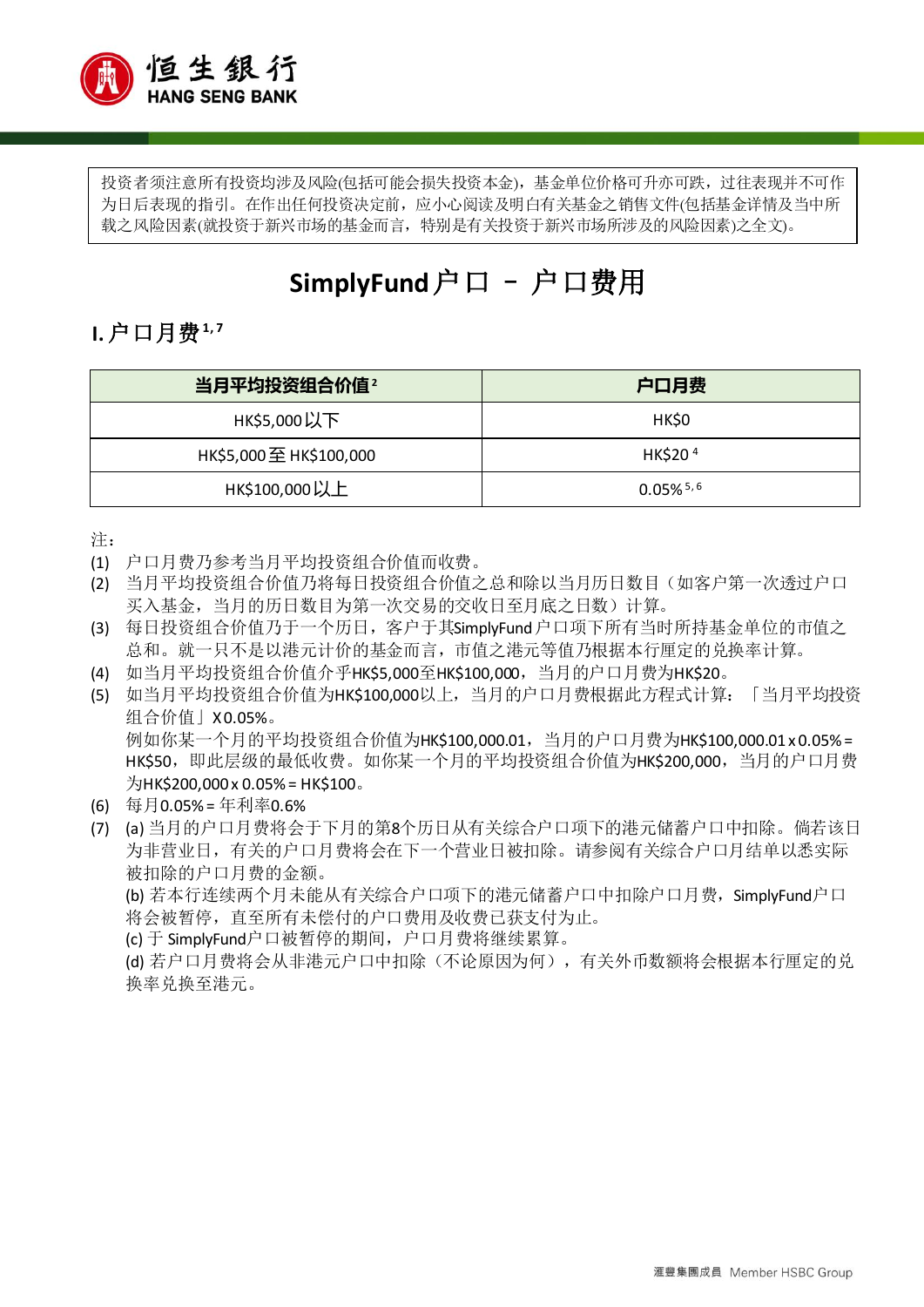

### **II.**户口行政费

| 转出账户的户口行政费1 | 于本行收到转出账户指示之日,将转出帐户的基金单位当时的市值的 |
|-------------|--------------------------------|
|             | 1.5%                           |
| 销户的户口行政费 2  | HK\$0                          |

注:

- (1) 于本行收到转出账户指示时相等于该费用之金额将会从有关综合户口项下的港元储蓄户口中被 冻结,及将于成功执行转出账户指示时被扣除。就不是以港元计价的基金而言当时市值之港元 等值乃根据本行厘定的兑换率计算。
- (2) 任何并未收取的累计户口月费(截至及包括销户当日),将于成功执行销户指示时从有关综合 户口项下的港元储蓄户口中扣除。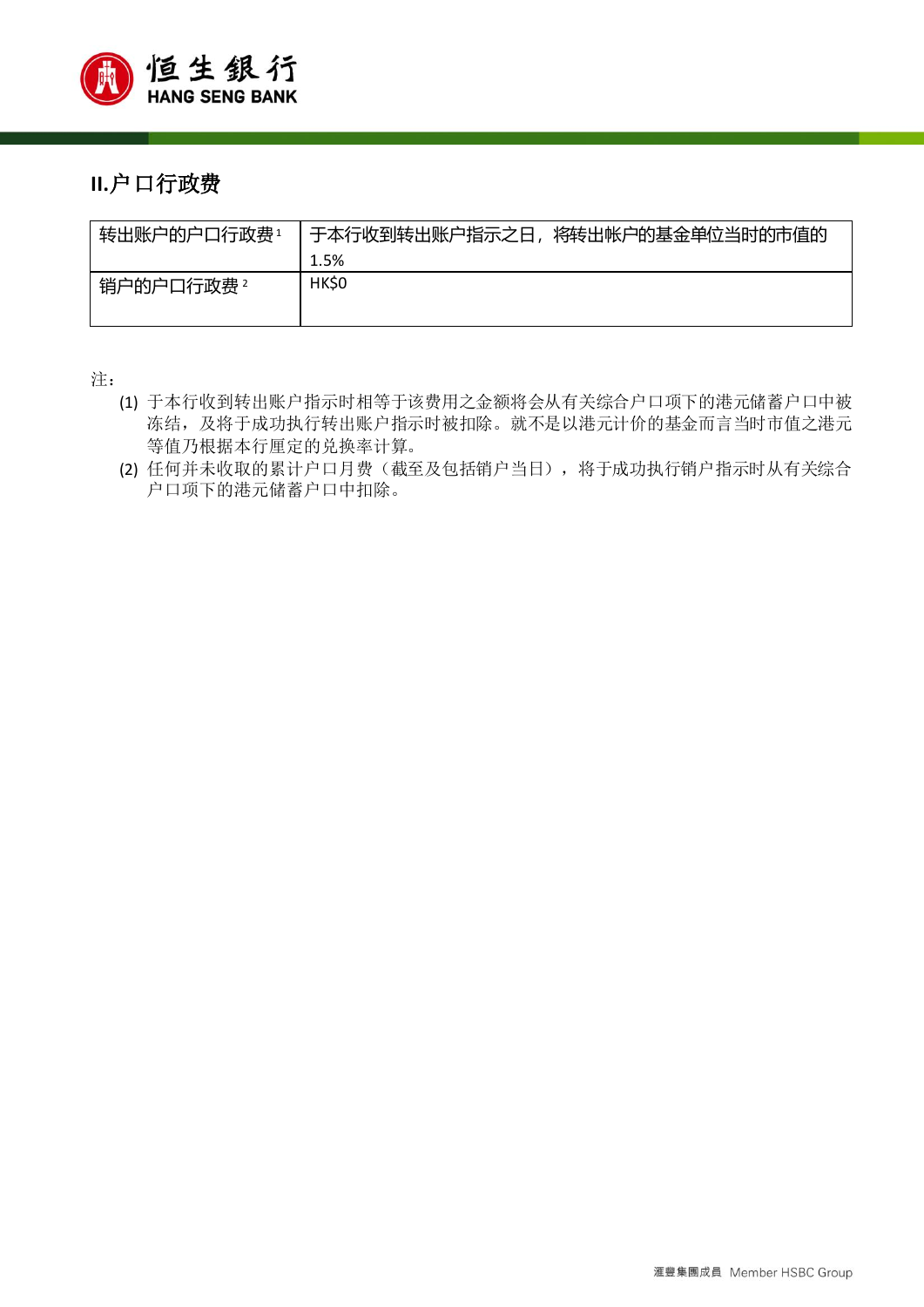

# **SimplyFund**户口– 基金投资服务

| 收费项目    | 收费           |
|---------|--------------|
| 认购费1    | 豁免           |
| 管理费(每年) | 请参阅有关基金之销售文件 |
| 赎回费2    | 请参阅有关基金之销售文件 |

注:

- (1) 客户须注意,虽然客户毋须支付认购费及转换手续费,客户或须就基金转换支付由有关基金公司 收取的赎回费及/或其他费用(如有)。此外,本行会收取户口月费及(于某些情况下)户口行政 费。
- (2) 赎回费以所赎回单位之赎回金额计算。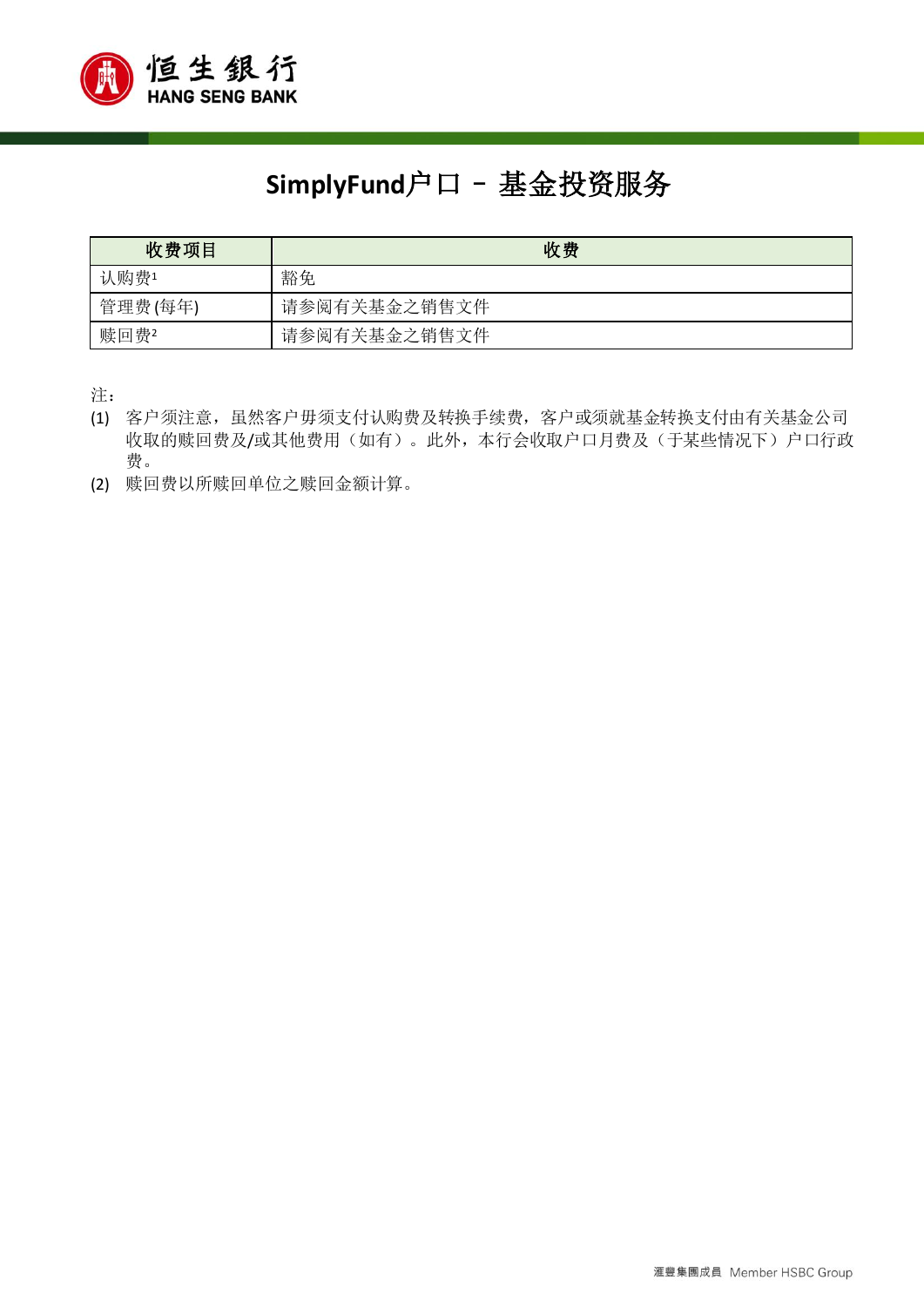

Investors should note that all investments involve risks (including the possibility of loss of the capital invested), prices of fund units may go up as well as down and past performance information presented is not indicative of future performance. Investors should read carefully and understand the relevant fund's offering documents (including the fund details and full text of the risk factors stated therein (in particular those associated with i nvestments in emerging markets for funds investing in emerging markets)) before making any investment decision.

## **SimplyFund Account – Account Fees**

#### **I. Monthly Account Fee 1, 7**

| Monthly Average Portfolio Value <sup>2</sup> | <b>Monthly Account Fee</b> |
|----------------------------------------------|----------------------------|
| Below HK\$5,000                              | HK\$0                      |
| HK\$5,000 to HK\$100,000                     | HK\$204                    |
| Above HK\$100,000                            | $0.05\%$ <sup>5,6</sup>    |

Notes

- (1) The monthly account fee is charged with reference to the monthly average portfolio value.
- (2) The monthly average portfolio value is the total sum of the daily portfolio value divided by the number of calendar days of the month (number of calendar days is counted from the settlement date of first order to the end of the month if you newly buy fund via the account).
- (3) The daily portfolio value is the total sum of the market value of all current fund holdings under the customer's SimplyFund Account in a calendar day. For fund(s) denominated in non-HKD, the HKD equivalent of the market value is calculated based on the exchange rate as determined by the Bank.
- (4) The monthly account fee is HK\$20 if the monthly average portfolio value is between HK\$5,000 to HK\$100,000.
- (5) The monthly account fee is calculated based on this formula if the monthly average portfolio value is above HK\$100,000: Monthly Average Portfolio Value x 0.05%. For example, if your average portfolio value is HK\$100,000.01 in a particular month, the monthly account fee is HK\$100,000.01 x 0.05% = HK\$50, which is the minimum charge for this tier. If your average portfolio value is HK\$200,000 in a particular month, the monthly account fee is HK\$200,000 x 0.05% = HK\$100.
- (6)  $0.05\%$  per month =  $0.6\%$  p.a.
- (7) (a) The monthly account fee for the current month will be debited from the HKD savings account under the relevant integrated account on the 8th calendar day of the next month. If such day is not a business day, the relevant monthly account fee will be debited on the next business day. Please refer to the monthly statement of the relevant integrated account for the actual amount of monthly account fee debited.

(b) If the Bank cannot debit the monthly account fee from the HKD savings account under the relevant integrated account for 2 consecutive months, the SimplyFund Account will be suspended until all outstanding account fees and charges have been settled.

(c) The monthly account fee will continue to accrue during the suspension period.

(d) Where the monthly account fee is to be debited from a non-HKD account (for whatever reason), the relevant amount (in foreign currency) will be converted into HKD based on the exchange rate as determined by the Bank.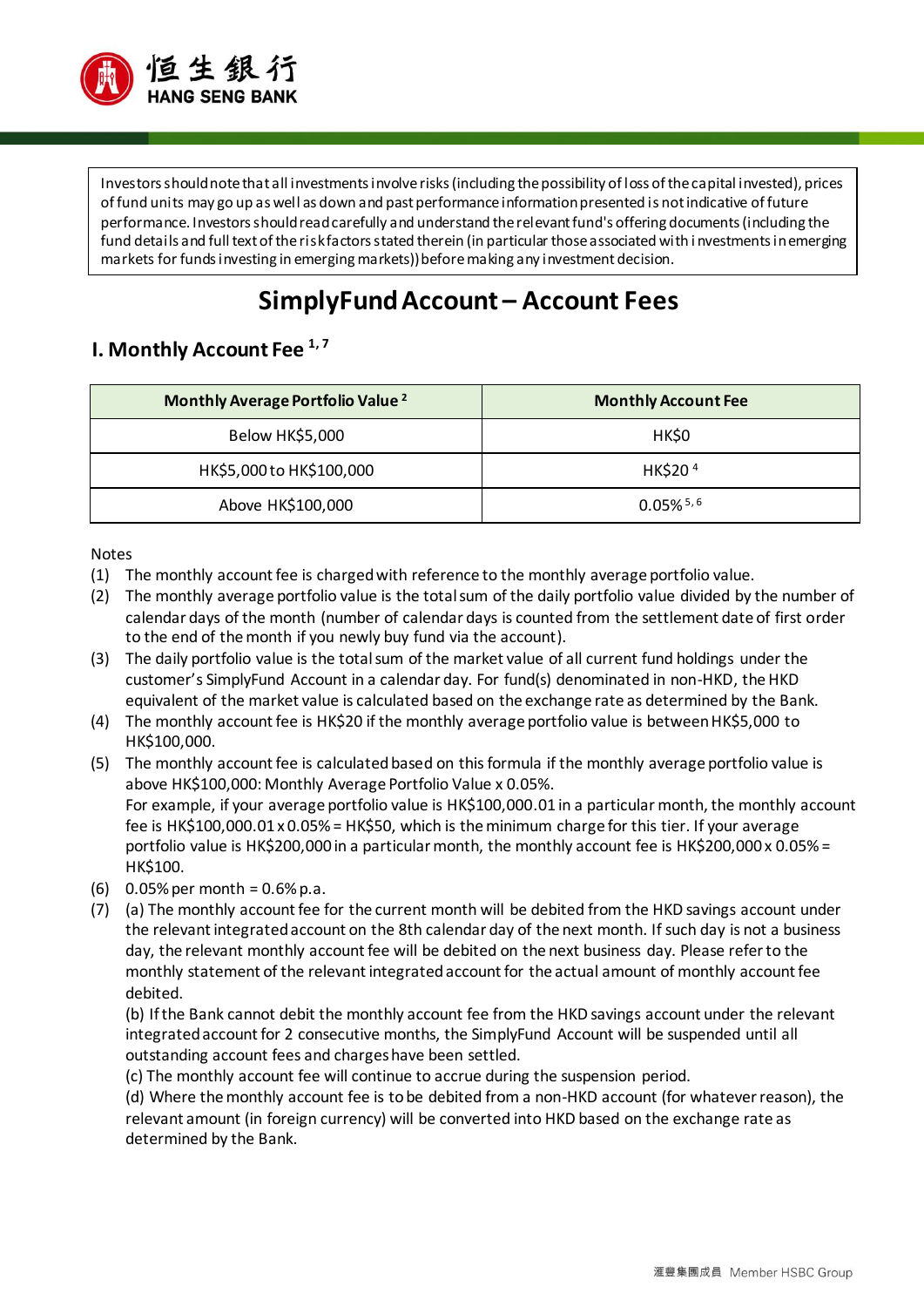

#### **II. Account Administration Fee**

| <b>Account Administration</b>                                        | 1.5% of the prevailing market value (as at the date of the Bank's receipt of |
|----------------------------------------------------------------------|------------------------------------------------------------------------------|
| Fee at transfer-out <sup>1</sup>                                     | the transfer-out instruction) of the fund holdings being transferred out     |
| <b>Account Administration</b><br>Fee at account closure <sup>2</sup> | HK\$0                                                                        |

#### Notes

- (1) An amount equivalent to such fee held in the HKD savings account under the relevant integrated account will be withheld upon the Bank's receipt of the transfer- out instruction, and will be debited upon successful execution of the transfer-out instruction. For fund(s) denominated in non-HKD, the HKD equivalent of the prevailing market value is calculated based on the exchange rate as determined by the Bank.
- (2) Any accrued monthly account fee not yet charged (up to and including the date of account closure) will be debited from the HKD savings account under the relevant integrated account upon successful execution of the account closure instruction.